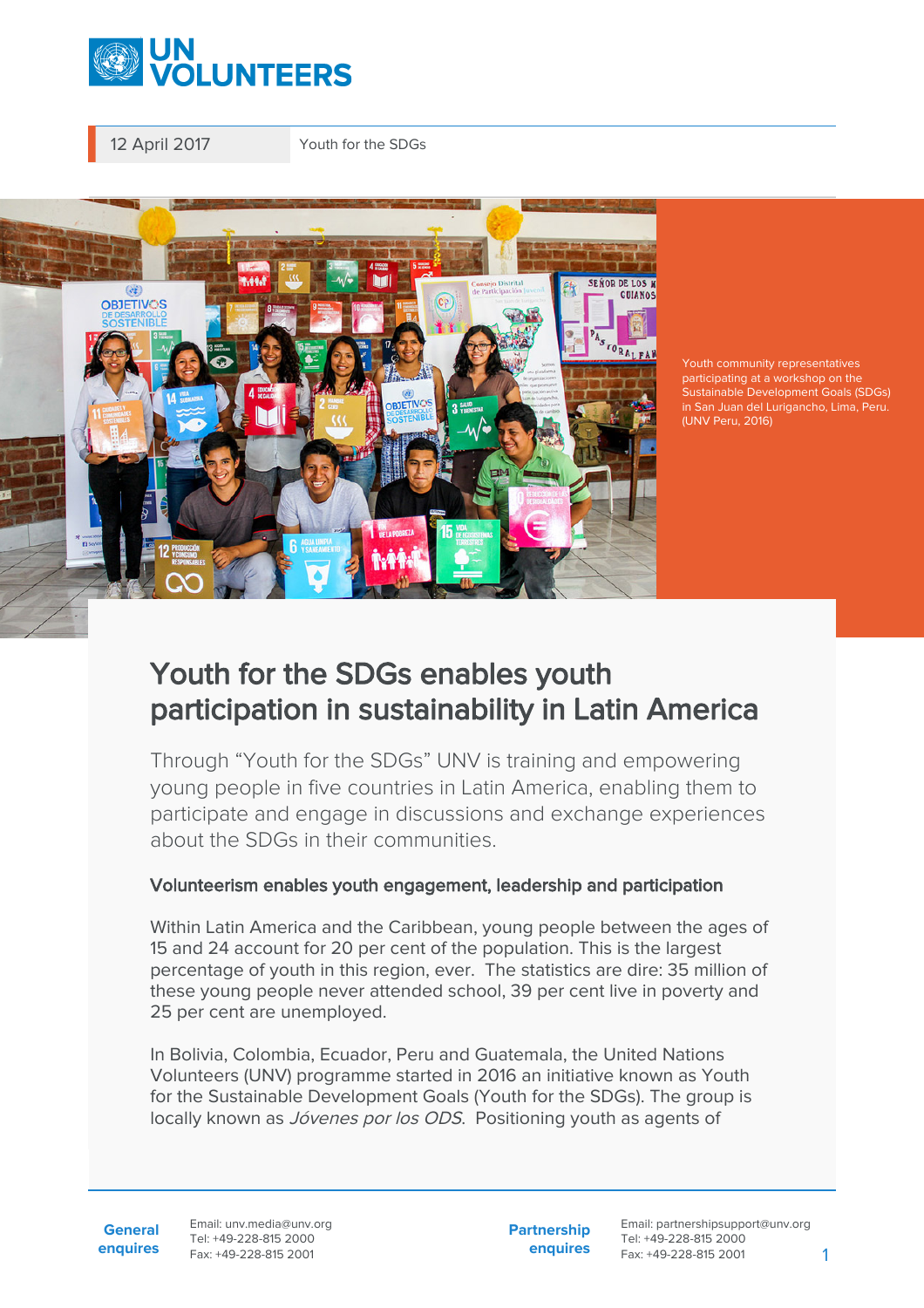

change, Youth for the SDGs trains representatives of youth volunteer organizations and empowers them to participate in discussions and events surrounding the SDGs within their communities.

In line with the 2030 Agenda for sustainable development, these workshops offer "valuable opportunities for youth engagement, leadership and participation… while also allowing young people to acquire skills, build their capacities and increase their employability," says Marcela Artica, UNV Regional Project Coordinator.

## Empowering youth leaders and enabling youth networking

Through UNV collaboration with youth volunteer organizations, the project created an SDG toolkit for each of the five countries. These toolkits are equipped with the tools and knowledge needed to create and run national Youth for SDG workshops. These workshops focus on localizing SDGs, training youth, and allowing young people to provide unique contributions to local development.

In the beginning, the project only deployed five UN Youth Volunteers (one for each country) and one UN Volunteer specialist. The workshops quickly cascaded as attendees created their own replica workshops in other communities. For each person who attended the original workshop, at least 30 additional people were trained in subsequent workshops.

In the first Regional Meeting of Youth Volunteer Networks in Latin America in August 2016, 155 youth participants from Ecuador, Colombia, Bolivia, Mexico, Peru, and Guatemala came together to exchange their experiences and discuss sustainable development.

The initiative doesn't just offer young people a voice, it creates and empowers youth leaders. Over time, those empowered by the original workshops will run even more, and increasing numbers of young people will be enabled to participate and find that they have a voice in their community.

## Impact: triggering a cascade effect

Through the Youth for the SDGs programme, UNV promoted the role of local communities in delivering on the SDGs through volunteerism. It has managed to bring communities together and enabled participation. As Youth for the SDGs gained traction, more and more replica workshops are occurring.

**Partnership enquires**